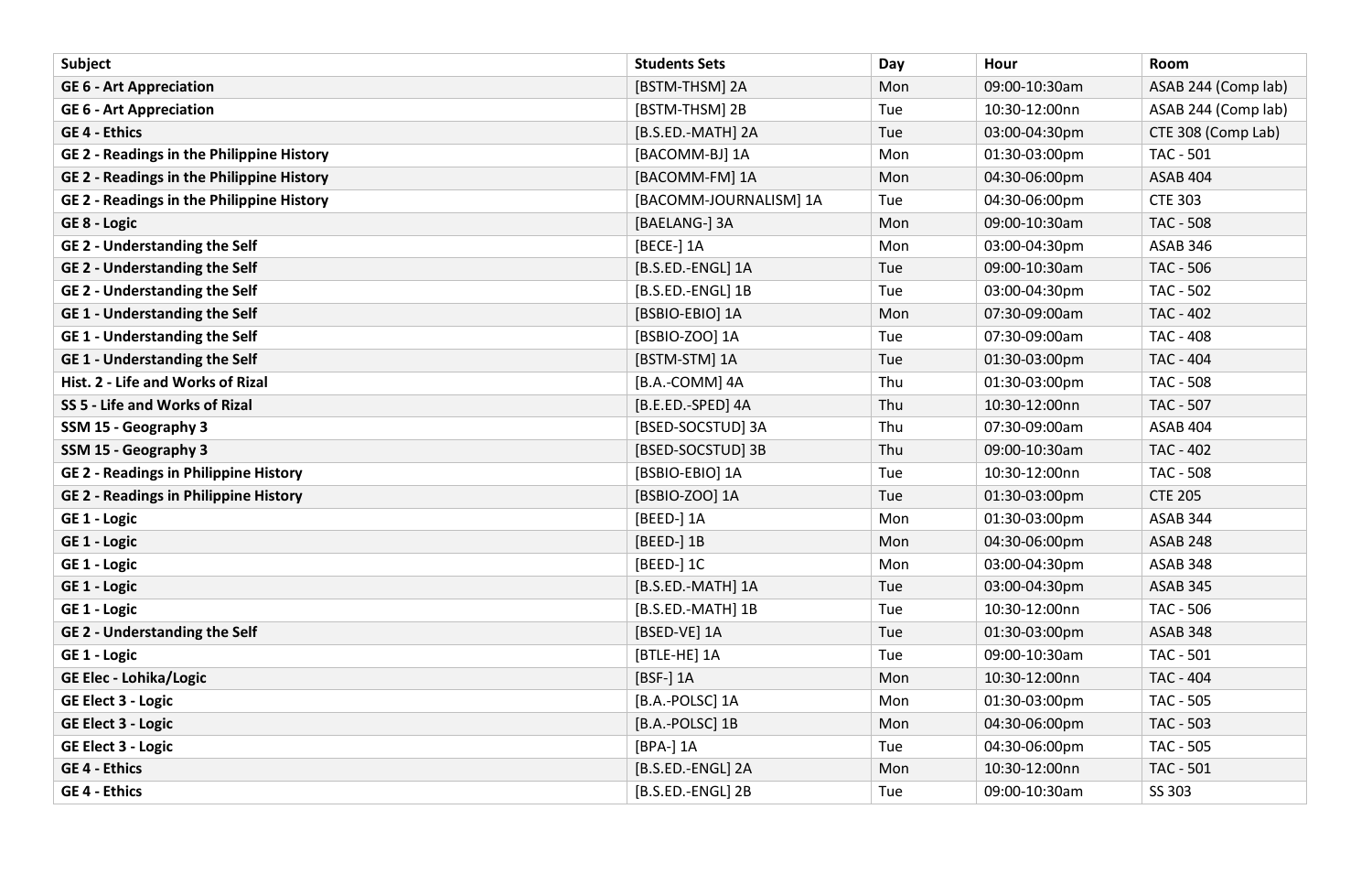| <b>GE 4 - Ethics</b>                               | [B.S.ED.-ENGL] 2C     | Mon | 09:00-10:30am | <b>ASAB 405</b>  |
|----------------------------------------------------|-----------------------|-----|---------------|------------------|
| <b>GE 4 - Ethics</b>                               | [B.S.ED.-MATH] 2B     | Mon | 03:00-04:30pm | <b>TAC - 503</b> |
| GE 1 - Pag-unawa sa Sarili/Understaning the Self   | [BSF-] 1A             | Mon | 07:30-09:00am | <b>ASAB 348</b>  |
| GE 1 - Logic                                       | [B.S.ED.-ENGL] 1A     | Tue | 04:30-06:00pm | <b>ASAB 347</b>  |
| GE 1 - Logic                                       | [B.S.ED.-ENGL] 1B     | Tue | 10:30-12:00nn | <b>TAC - 505</b> |
| GE 1 - Logic                                       | [B.S.ED.-ENGL] 1C     | Mon | 01:30-03:00pm | TAC - 403        |
| <b>GE 2 - Understanding the Self</b>               | [B.S.ED.-ENGL] 1C     | Mon | 04:30-06:00pm | <b>ASAB 346</b>  |
| GE 1 - Logic                                       | [B.S.ED.-ENGL] 1D     | Tue | 09:00-10:30am | <b>TAC - 508</b> |
| GE 1 - Logic                                       | [B.S.ED.-FILI] 1A     | Mon | 03:00-04:30pm | TAC - 403        |
| GE 1 - Logic                                       | [B.S.ED.-FILI] 1B     | Mon | 07:30-09:00am | <b>TAC - 504</b> |
| <b>GE 2 - Understanding the Self</b>               | [BTLE-HE] 1A          | Tue | 03:00-04:30pm | <b>ASAB 403</b>  |
| <b>GE 4 - Ethics</b>                               | [BCAED-] 2A           | Mon | 09:00-10:30am | <b>TAC - 501</b> |
| <b>GE 4 - Ethics</b>                               | [BECE-] 2A            | Mon | 03:00-04:30pm | <b>TAC - 401</b> |
| <b>GE 4 - Ethics</b>                               | [BECE-] 2B            | Tue | 07:30-09:00am | <b>TAC - 503</b> |
| <b>CAEd 2 - Local History Culture and Politics</b> | [BCAED-] 1A           | Mon | 03:00-04:30pm | <b>TAC - 501</b> |
| SSM 2 - Local History Culture and Politics         | [BSED-SOCSTUD] 1A     | Mon | 04:30-06:00pm | TAC - 405        |
| <b>SSM 2 - Local History Culture and Politics</b>  | [BSED-SOCSTUD] 1B     | Tue | 09:00-10:30am | <b>ASAB 348</b>  |
| <b>NSTP 1 - National Service Training Program</b>  | All First Year Blocks | Tue | 06:00-07:30pm |                  |
| <b>NSTP 1 - National Service Training Program</b>  | All First Year Blocks | Mon | 06:00-07:30pm |                  |
| <b>GE 4 - Art Appreciation</b>                     | [BALIT-] 1A           | Mon | 04:30-06:00pm | ASAB 343         |
| Hum. 1 - Appreciation of the Seven Arts            | [B.A.-COMM] 4A        | Wed | 01:30-03:00pm | SS 303           |
| <b>GE 4 - Art Appreciation</b>                     | [B.A.-POLSC] 2A       | Mon | 07:30-09:00am | <b>TAC - 408</b> |
| <b>GE 4 - Art Appreciation</b>                     | [B.A.-POLSC] 2B       | Mon | 03:00-04:30pm | <b>ASAB 404</b>  |
| <b>GE7 - Art Appreciation</b>                      | [BSBIO-EBIO] 3A       | Wed | 10:30-12:00nn | TAC - 403        |
| <b>GE7 - Art Appreciation</b>                      | [BSBIO-ZOO] 3A        | Wed | 07:30-09:00am | TAC - 507        |
| <b>GE 2 - Readings in the Philippine History</b>   | [BAELANG-] 1A         | Wed | 07:30-09:00am | <b>ASAB 402</b>  |
| <b>GE 2 - Readings in Philippine History</b>       | [BALIT-] 1A           | Mon | 03:00-04:30pm | TAC - 505        |
| <b>GE 2 - Readings in Philippine History</b>       | [BSPSYCH-] 1A         | Mon | 07:30-09:00am | <b>ASAB 402</b>  |
| <b>GE 2 - Readings in Philippine History</b>       | [BSPSYCH-] 1B         | Mon | 04:30-06:00pm | <b>TAC - 508</b> |
| <b>SSM 1 - Foundation of Social Studies</b>        | [BSED-SOCSTUD] 1A     | Mon | 01:30-03:00pm | <b>TAC - 508</b> |
| <b>SSM 1 - Foundation of Social Studies</b>        | [BSED-SOCSTUD] 1B     | Mon | 09:00-10:30am | <b>ASAB 348</b>  |
| <b>GE1 - Understanding the Self</b>                | [BSN-] 1A             | Mon | 07:30-09:00am | <b>TAC - 404</b> |
| <b>GE 2 - Readings in the Philippine History</b>   | [BSN-] 1A             | Mon | 01:30-03:00pm | <b>ASAB 402</b>  |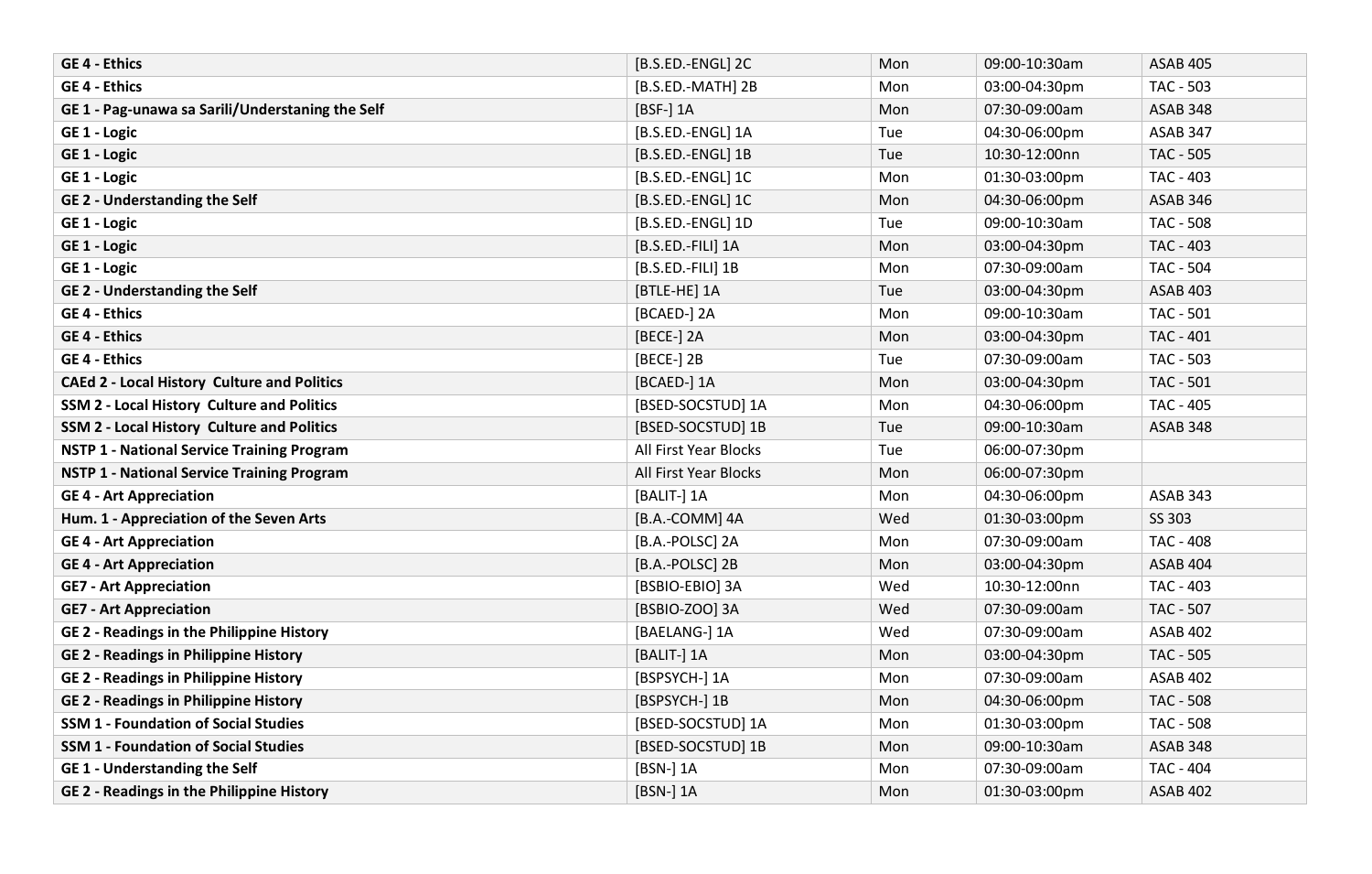| <b>GE1 - Understanding the Self</b>              | [BSN-] 1B         | Tue | 01:30-03:00pm | <b>TAC - 501</b> |
|--------------------------------------------------|-------------------|-----|---------------|------------------|
| <b>GE 2 - Readings in the Philippine History</b> | [BSN-] 1B         | Tue | 03:00-04:30pm | TAC - 505        |
| <b>GE 4 - Ethics</b>                             | [BTLE-HE] 2A      | Mon | 09:00-10:30am | <b>TAC - 502</b> |
| <b>GE 4 - Ethics</b>                             | [BTLE-HE] 2B      | Tue | 04:30-06:00pm | <b>TAC - 504</b> |
| SSM 3 - World History 1                          | [BSED-SOCSTUD] 1A | Mon | 10:30-12:00nn | <b>ASAB 247</b>  |
| SSM 3 - World History 1                          | [BSED-SOCSTUD] 1B | Mon | 07:30-09:00am | <b>ASAB 248</b>  |
| SSM 9 - World History 2                          | [BSED-SOCSTUD] 2A | Tue | 10:30-12:00nn | <b>ASAB 247</b>  |
| SSM 9 - World History 2                          | [BSED-SOCSTUD] 2B | Tue | 07:30-09:00am | <b>ASAB 247</b>  |
| <b>GE 4 - Ethics</b>                             | [BPE-] 2A         | Mon | 10:30-12:00nn | <b>TAC - 503</b> |
| <b>GE 4 - Ethics</b>                             | [BPE-] 2B         | Mon | 09:00-10:30am | <b>TAC - 506</b> |
| <b>GE 4 - Ethics</b>                             | [BSED-SCIENCE] 2A | Mon | 04:30-06:00pm | <b>TAC - 504</b> |
| <b>GE 4 - Ethics</b>                             | [BSED-SCIENCE] 2B | Tue | 04:30-06:00pm | <b>TAC - 503</b> |
| <b>GE 2 - Understanding the Self</b>             | [BSNE-GSN] 1A     | Mon | 01:30-03:00pm | TAC - 503        |
| <b>GE 2 - Understanding the Self</b>             | [BSNE-GSN] 1B     | Tue | 09:00-10:30am | <b>TAC - 402</b> |
| GE 1 - Logic                                     | [BPE-] 1A         | Mon | 07:30-09:00am | <b>TAC - 502</b> |
| GE 1 - Logic                                     | $[BPE-]$ 1B       | Tue | 07:30-09:00am | <b>TAC - 505</b> |
| GE 1 - Logic                                     | [BSNE-GSN] 1A     | Tue | 03:00-04:30pm | TAC - 506        |
| GE 1 - Logic                                     | [BSNE-GSN] 1B     | Tue | 04:30-06:00pm | <b>TAC - 506</b> |
| GE6 - Pagpapahalaga sa Sining/Art Appreciation   | [BSF-] 2A         | Tue | 09:00-10:30am | <b>TAC - 405</b> |
| <b>GE 4 - Art Appreciation</b>                   | [BPA-] 2A         | Tue | 03:00-04:30pm | <b>TAC - 503</b> |
| SSM 7 - Geography I                              | [BSED-SOCSTUD] 2A | Mon | 03:00-04:30pm | <b>TAC - 504</b> |
| SSM 7 - Geography I                              | [BSED-SOCSTUD] 2B | Tue | 04:30-06:00pm | <b>ASAB 248</b>  |
| <b>GE 2 - Understanding the Self</b>             | [BEED-] 1C        | Tue | 04:30-06:00pm | <b>TAC - 402</b> |
| <b>GE1 - Understanding the Self</b>              | [BPA-] 1A         | Tue | 09:00-10:30am | <b>TAC - 507</b> |
| <b>GE1 - Understanding the Self</b>              | [BSPSYCH-] 1A     | Mon | 01:30-03:00pm | SS 301           |
| <b>GE1 - Understanding the Self</b>              | [BSPSYCH-] 1B     | Mon | 07:30-09:00am | <b>TAC - 501</b> |
| <b>GE 2 - Understanding the Self</b>             | [B.S.ED.-ENGL] 1D | Tue | 03:00-04:30pm | TAC - 404        |
| <b>GE 5 - Understanding the Self</b>             | [BALIT-] 1A       | Mon | 10:30-12:00nn | TAC - 505        |
| <b>GE 2 - Understanding the Self</b>             | [BPE-] 1A         | Tue | 01:30-03:00pm | TAC - 505        |
| <b>GE 2 - Understanding the Self</b>             | $[BPE-]$ 1B       | Mon | 04:30-06:00pm | SS 301           |
| <b>GE 2 - Understanding the Self</b>             | [BCAED-] 1A       | Tue | 07:30-09:00am | SS 302           |
| <b>GE1 - Understanding the Self</b>              | [BSTM-THSM] 1B    | Mon | 09:00-10:30am | <b>TAC - 505</b> |
| <b>GE1 - Understanding the Self</b>              | [BACOMM-BJ] 1A    | Wed | 03:00-04:30pm | <b>TAC - 503</b> |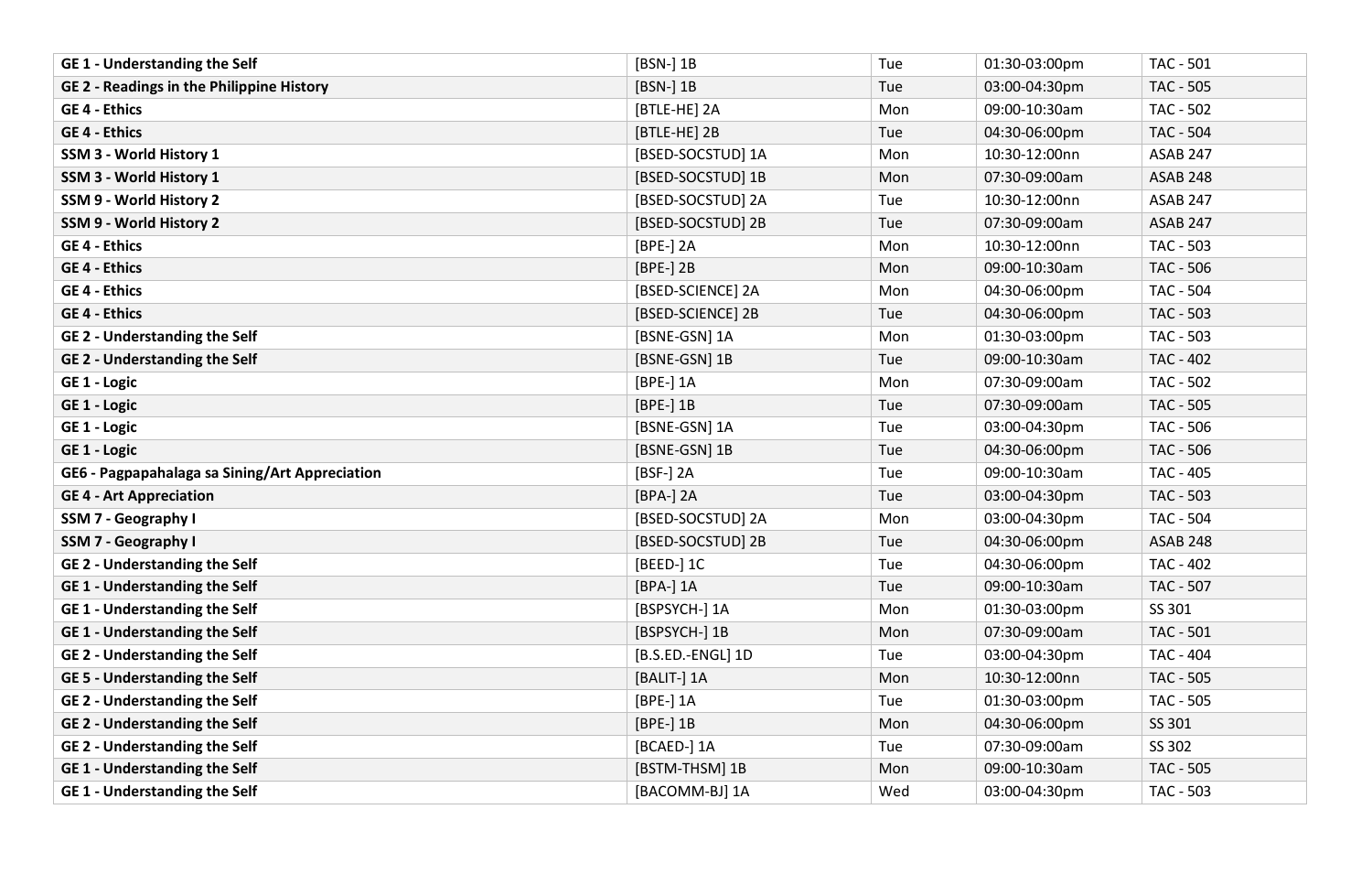| <b>GE1 - Understanding the Self</b>         | [BACOMM-FM] 1A         | Wed | 01:30-03:00pm | SS 301           |
|---------------------------------------------|------------------------|-----|---------------|------------------|
| <b>GE1 - Understanding the Self</b>         | [BACOMM-JOURNALISM] 1A | Wed | 07:30-09:00am | SS 303           |
| <b>GE1 - Understanding the Self</b>         | [B.A.-POLSC] 1A        | Mon | 04:30-06:00pm | <b>TAC - 505</b> |
| <b>GE1 - Understanding the Self</b>         | [B.A.-POLSC] 1B        | Mon | 07:30-09:00am | <b>ASAB 406</b>  |
| <b>GE1 - Understanding the Self</b>         | [B.A.-POLSC] 1C        | Mon | 10:30-12:00nn | <b>TAC - 504</b> |
| <b>GE 2 - Understanding the Self</b>        | [BEED-] 1A             | Mon | 09:00-10:30am | TAC - 402        |
| <b>GE 2 - Understanding the Self</b>        | [BEED-] 1B             | Mon | 01:30-03:00pm | TAC - 401        |
| <b>GE1 - Understanding the Self</b>         | [BSTM-THSM] 1A         | Mon | 03:00-04:30pm | TAC - 405        |
| <b>GE 2 - Understanding the Self</b>        | [BS-MATH] 1A           | Tue | 10:30-12:00nn | TAC - 507        |
| <b>GE 2 - Understanding the Self</b>        | [B.S.ED.-FILI] 1A      | Mon | 09:00-10:30am | ASAB 404         |
| <b>GE 2 - Understanding the Self</b>        | [B.S.ED.-FILI] 1B      | Mon | 01:30-03:00pm | SS 302           |
| <b>GE 2 - Understanding the Self</b>        | [B.S.ED.-MATH] 1A      | Tue | 04:30-06:00pm | <b>TAC - 502</b> |
| <b>GE 2 - Understanding the Self</b>        | [B.S.ED.-MATH] 1B      | Tue | 09:00-10:30am | <b>TAC - 502</b> |
| <b>GE 2 - Understanding the Self</b>        | [BSED-SCIENCE] 1A      | Tue | 07:30-09:00am | TAC - 507        |
| GE 9 - Logic                                | [BALIT-] 3A            | Wed | 03:00-04:30pm | TAC - 507        |
| <b>GE 8 - Ethics</b>                        | [BSCHEM-] 3A           | Wed | 07:30-09:00am | <b>ASAB 405</b>  |
| <b>GE 7 - Ethics</b>                        | [BS-MATH] 3A           | Thu | 09:00-10:30am | TAC - 503        |
| <b>GE 8 - Ethics</b>                        | [BSPHYS-] 3A           | Wed | 01:30-03:00pm | TAC - 405        |
| <b>SSM 18 - Socio-Cultural Anthropology</b> | [BSED-SOCSTUD] 3A      | Thu | 04:30-06:00pm | SS 302           |
| <b>SSM 18 - Socio-Cultural Anthropology</b> | [BSED-SOCSTUD] 3B      | Wed | 10:30-12:00nn | TAC - 505        |
| GE 1 - Logic                                | [BSED-SOCSTUD] 1A      | Mon | 09:00-10:30am | <b>ASAB 406</b>  |
| GE 1 - Logic                                | [BSED-SOCSTUD] 1B      | Tue | 07:30-09:00am | <b>ASAB 345</b>  |
| <b>GE Elec - Logic</b>                      | [BSTM-THSM] 1A         | Mon | 07:30-09:00am | <b>ASAB 405</b>  |
| <b>GE Elec - Logic</b>                      | [BSTM-THSM] 1B         | Tue | 09:00-10:30am | ASAB 345         |
| <b>GE 7 - Ethics</b>                        | [BACOMM-BJ] 2A         | Mon | 10:30-12:00nn | <b>ASAB 402</b>  |
| <b>GE 7 - Ethics</b>                        | [BACOMM-BJ] 2B         | Mon | 01:30-03:00pm | ASAB 347         |
| <b>GE 7 - Ethics</b>                        | [BACOMM-FM] 2A         | Mon | 03:00-04:30pm | <b>ASAB 403</b>  |
| <b>GE Elect 3 - Logic</b>                   | [B.A.-POLSC] 1C        | Tue | 04:30-06:00pm | TAC - 405        |
| GE 12 - Logic                               | [BSPHYS-] 2A           | Tue | 09:00-10:30am | <b>ASAB 406</b>  |
| GE 1 - Logic                                | [BSED-SCIENCE] 1C      | Tue | 10:30-12:00nn | <b>ASAB 343</b>  |
| <b>GE 4 - Ethics</b>                        | [BSED-SOCSTUD] 2A      | Mon | 04:30-06:00pm | ASAB 347         |
| <b>GE 4 - Ethics</b>                        | [BSED-SOCSTUD] 2B      | Tue | 03:00-04:30pm | ASAB 404         |
| <b>GE 4 - Ethics</b>                        | [BSNE-GSN] 2A          | Mon | 09:00-10:30am | <b>TAC - 408</b> |